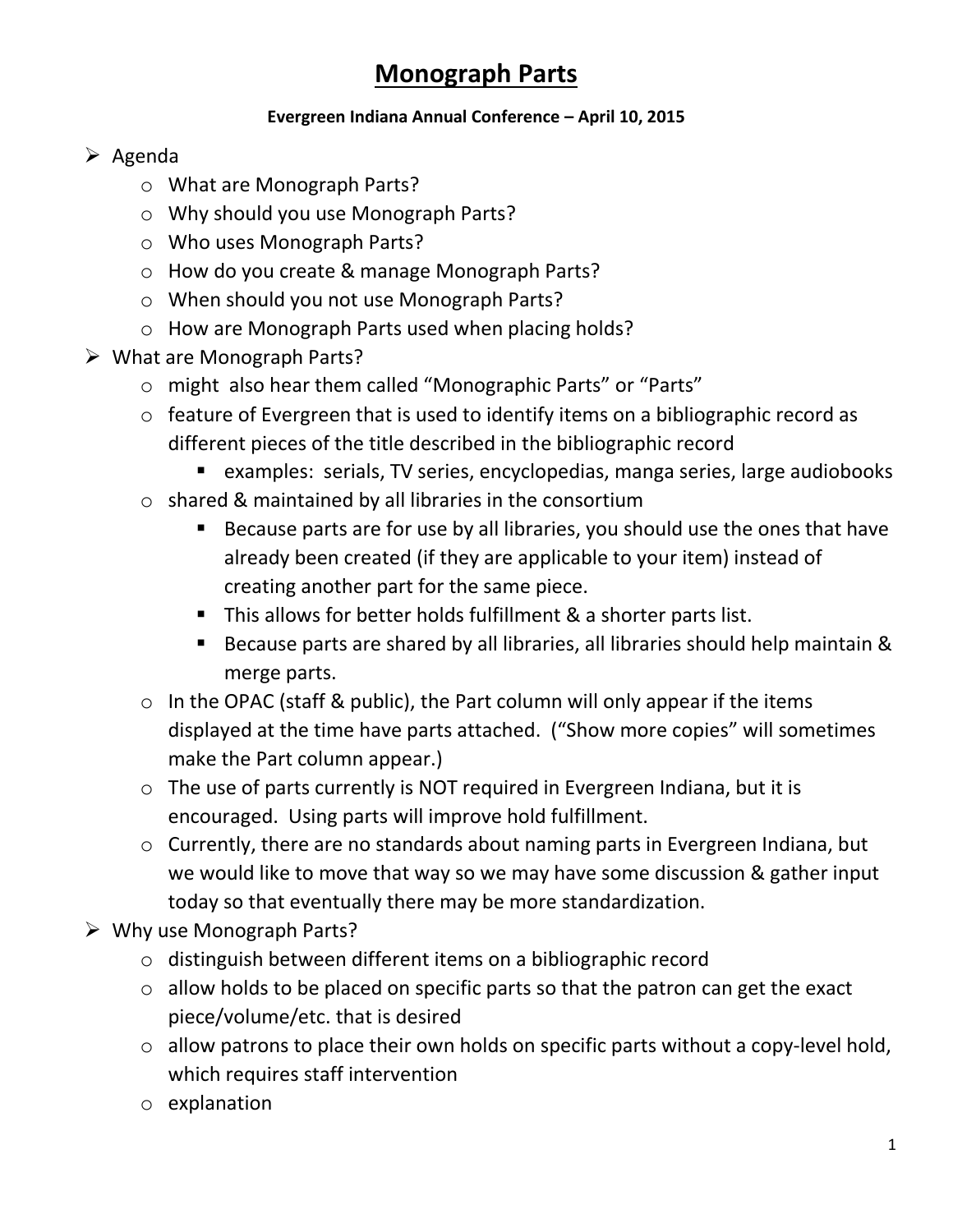- Call numbers might include part information, which can be useful, but the call numbers only apply to the items on that volume & will not "tie together" the same piece from different libraries
- Using parts on all items on a record allows Evergreen to equate a part from one library with the same part from all other libraries that have that parts on the record.
- This means that a patron can place a title-level hold for the part that he/she wants & will receive the correct part from any library.
- **•** better than the alternative:
	- placing a copy-level hold, which must be placed by staff
	- waiting on the single item to be available from the specific library on whose item the copy-level hold was placed.
- Who uses Monograph Parts?
	- o Cat1
		- **n** create
		- **assign**
		- edit
		- **nerge**
		- delete
	- o Cat2
		- **•** create
		- **assign**
		- edit
		- CANNOT merge or delete
	- o All staff can place holds on specific parts for patrons.
	- o Patrons can place holds on specific parts without needing a staff person to place a copy-level hold.
- $\triangleright$  Recommended Set-Up
	- o Choose "Part" in Column Picker & save columns
		- Holdings Maintenance
		- Pull List for Holds Requests (called "Holdable Part")
		- Patron's hold list (called "Holdable Part")
		- View Holds on bibliographic record (called "Holdable Part")
		- **Check In or Process Item**
		- Item Status
- $\triangleright$  Creating Parts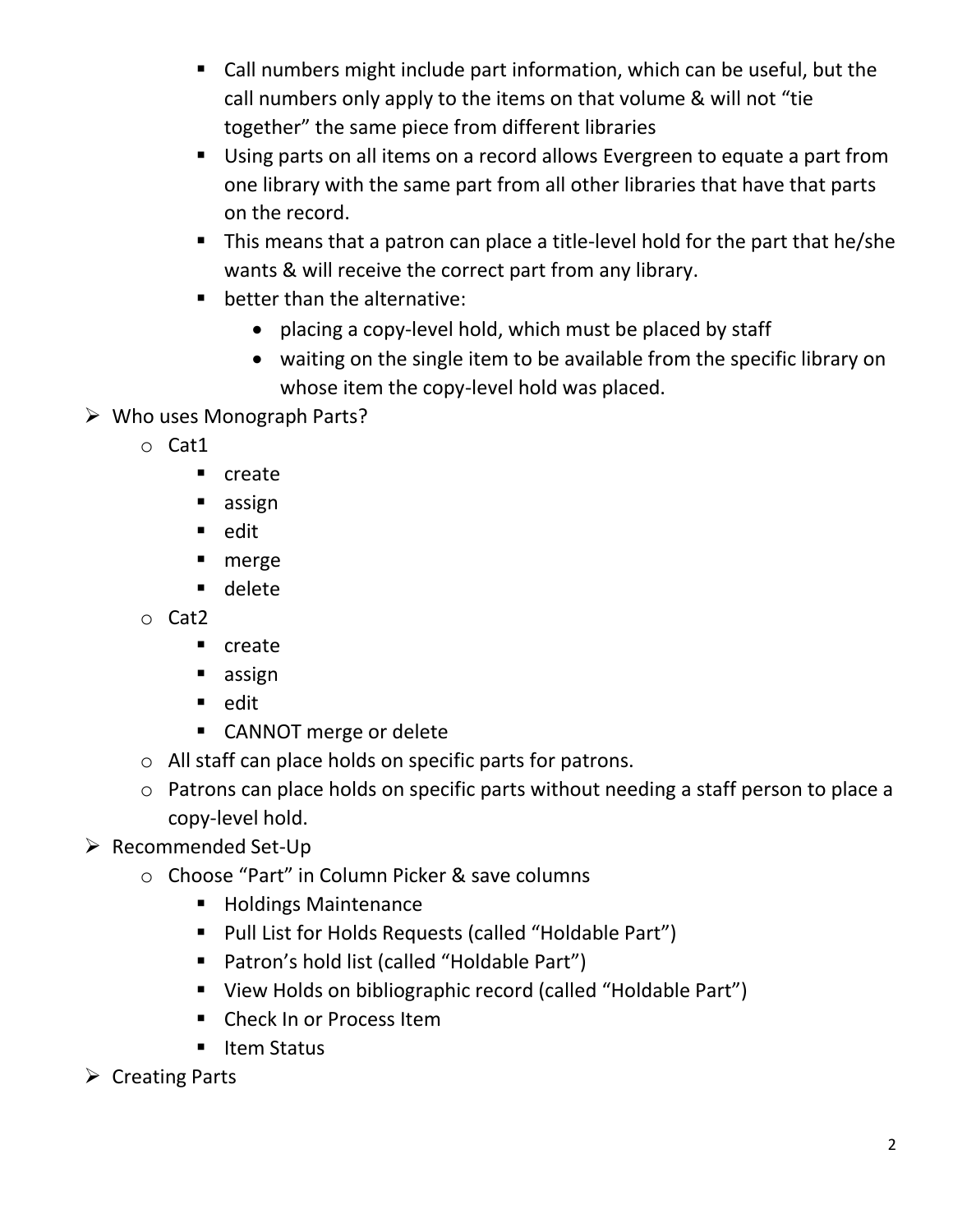- o Do NOT create a new part just because you disagree with the format (capitalization, abbreviation, etc.) used in a part name.
	- If the part name is clear  $\&$  is correct for your item, use it.
- o Approach #1
	- Actions for this Record > Manage Parts
	- **E** Click "New Monograph Part".
	- Create label name. (Cannot edit record number.)
	- Click "Save".
- o will see Approach #2 (which probably makes for a quicker workflow) in a few minutes
- $\triangleright$  Assigning Parts
	- o Assigning to an item that already exists
		- Actions for this Record > Holdings Maintenance
		- Highlight the item to which you will be assigning a part.
		- Right-click on the item or click Actions for Selected Rows, & select "Replace Barcode".
		- If the part that you need already exists, select it from the dropdown box to the right of the barcode.
		- Click "Re-barcode / Update Items".
		- NOTE: Even though there is a "Replace Barcode" option in Item Status, it does NOT work for assigning/creating parts.
	- $\circ$  Assigning when creating an item
		- Actions for this Record > Holdings Maintenance
		- Click "Add Volume" or "Add Item" as usual.
		- **Insert volume & item information as usual.**
		- If the part that you need already exists, select it from the dropdown box to the right of the barcode.
		- Click "Create with Defaults" or "Edit then Create" as usual.
- $\triangleright$  Creating Parts
	- o Approach #2
		- Actions for this Record > Holdings Maintenance
		- **If the item already exists, highlight the item to which you will be assigning a** part.
		- Right-click on the item or click Actions for Selected Rows, & select "Replace Barcode".
			- If creating the item at the time:
				- o Click "Add Volume" or "Add Item" as usual.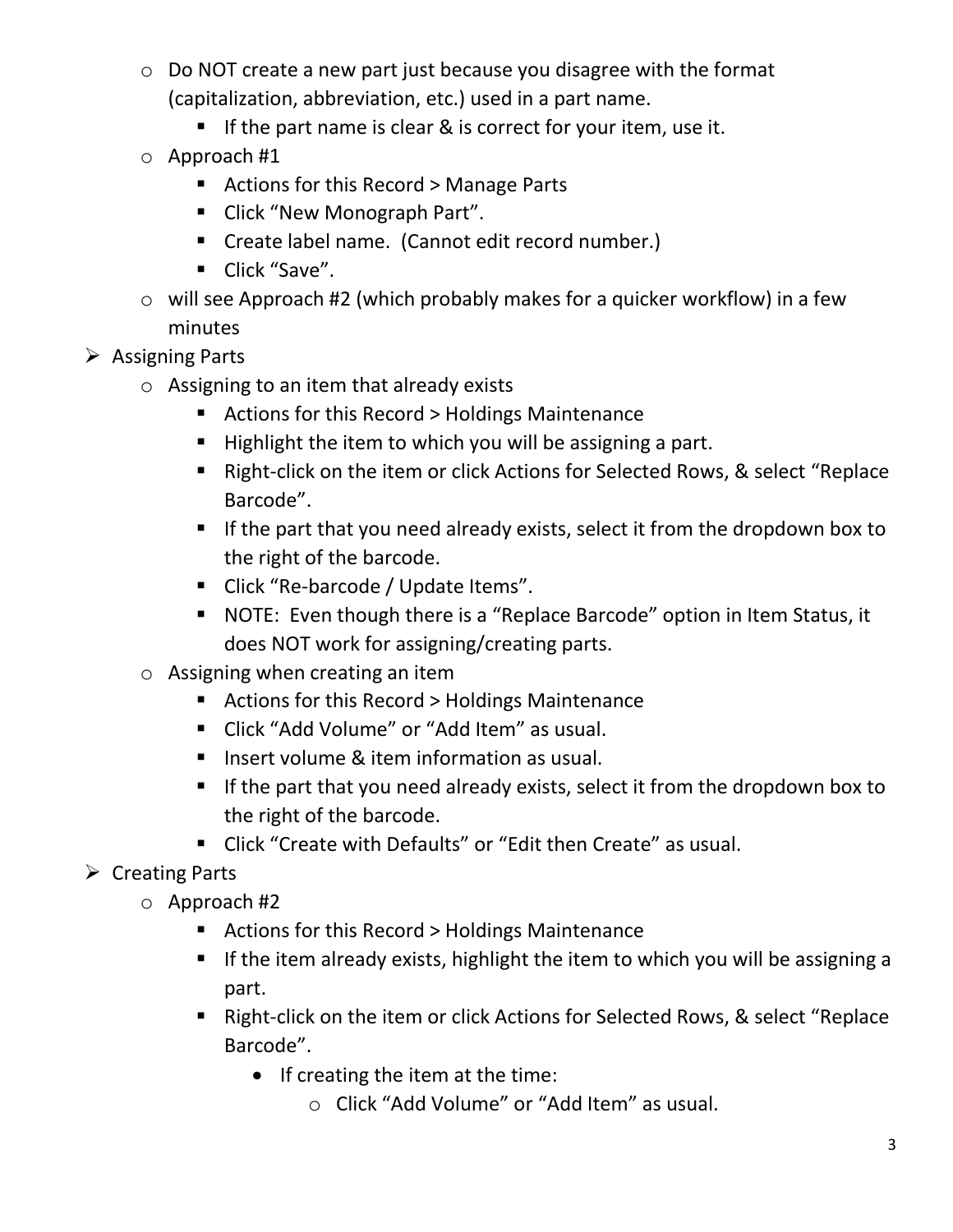- o Insert volume & item information as usual.
- If parts already exist but none of them are appropriate for your item:
	- Type a new part name in the dropdown box to the right of the barcode.
	- Hit "Tab", & the "Create Part Designator" button will appear.
	- Click "Create Part Designator".
	- Click "Re-barcode / Update Items" (or, at time of item creation, click "Create with Defaults" or "Edit then Create").
- If NO parts already exist:
	- The dropdown box to the right of the barcode will be very small.
	- Type a new part name in the small dropdown box.
	- Hit "Tab", & the "Create Part Designator" button will appear.
	- Click "Create Part Designator".
	- Click "Re-barcode / Update Items" (or, at time of item creation, click "Create with Defaults" or "Edit then Create").

## $\triangleright$  Editing Parts

- o Actions for this Record > Manage Parts
- o Double-click on label name.
- o Make edits to label name. (Cannot make edits to record number.)
- o Click "Save".
- Merging Parts
	- o Actions for this Record > Manage Parts
	- o Check parts to be merged.
	- o Click "Merge Selected".
	- o Select prevailing (like "lead" in merging bibliographic records) item.
- $\triangleright$  Deleting Parts
	- o Actions for this Record > Manage Parts
	- o Check part to be deleted.
	- o Click "Delete Selected".
- Parts Etiquette ("Managing Parts" slide)
	- o All libraries share the parts on a single bibliographic record.
	- o Editing, merging, & deleting parts affects all libraries that have items with the affected parts assigned.
	- o Be aware that changes you make can affect other libraries in the consortium.
	- o Be descriptive & clear when naming parts & editing labels.
- $\triangleright$  When NOT to Use Monograph Parts